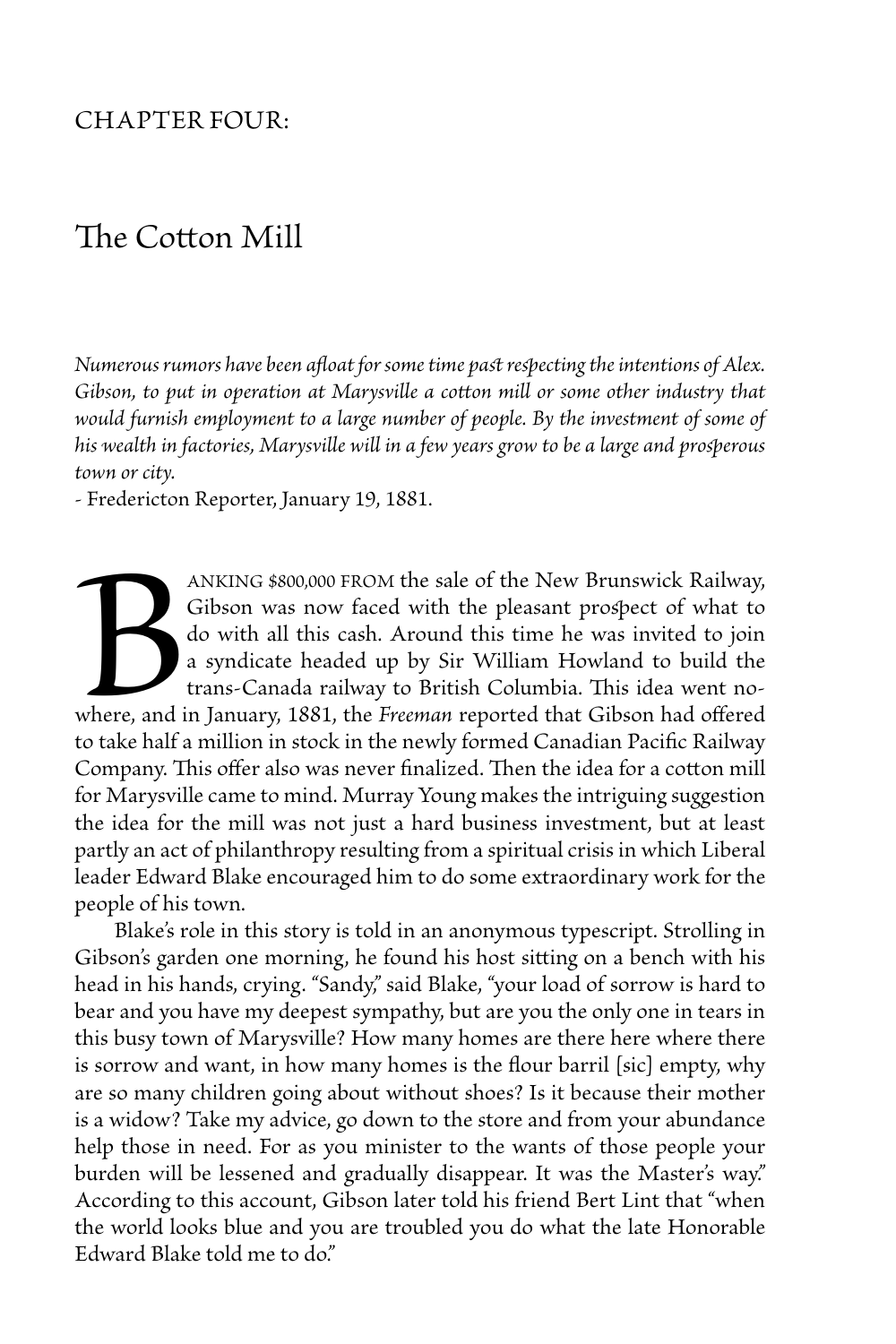There are some facts to back up this tale. Edward Blake did visit the Maritimes in July 1881 and may well have been Gibson's guest while in Fredericton. And there had indeed been a load of sorrow in the Gibson house at that time. Gibson's parents, probably because of ill health, had moved from Oak Bay to Marysville in 1878, and Gibson's father had died shortly after in July 1880, aged 86. Following hard on this event was the death of Gibson's eldest son John T. in October at the young age of 35. According to legend, relations between the two had not been the most congenial. Stories tell of shouting matches on the office steps, the son's drinking habit, anathema to a man like Gibson; his insistence, apparently against Gibson's own opinion, that the company should diversify into pulp and paper, coupled with the suggestion that perhaps its was time for the old man to retire. It is easy to believe that his son's untimely death left Gibson with a store of guilt, and this would have been aggravated with the death of John's two children, Florence and Frederick, aged four and two, early in the next year. And then Gibson's mother, with whom he seems to have been very close, died in February 28, 1881.

While the encounter with Blake may have given Gibson a particular impetus to act, the idea for a large local industry seems however to have predated it. In January 1881 it was reported that Gibson had just returned from a trip through Massachusetts for the purpose of inspecting that State's paper mills. As a result, affirmed the *Toronto Globe*, "In the spring Mr. Alexander Gibson will erect large paper mills at the village of Marysville, on the river Nashwaak, a tributary of the St. John river emptying into that stream opposite the city of Fredericton. He will employ a considerable number of workmen in the manufacture of the finer kinds of writing and printing papers."

 Eighteen months after Blake's visit, in December 1882, Gibson filed a Memorandum of Association in the *Royal Gazette* for the Marysville Paper Company but by the spring of 1883 cotton had replaced paper as his manufactory of choice. Under Macdonald's protectionist National Policy, there were now good business incentives to open a cotton mill. Macdonald had been re-elected in 1878 with broad support from industrial concerns in Quebec and Ontario who felt with him that the future of the country lay not in the staples trade, the hewing of wood and drawing of water, as it were, the traditional industries of lumber and fishing, but in manufacturing. In Quebec, there was strong lobby pressure from cotton and textile manufacturers such as Andrew Gault, whose factories at Cornwall, Valleyfield and Hochelaga had done very well in the 1870s and bid fair to make Gault the cotton king of Canada. Under new tariff barriers foundries, sugar refineries and cotton mills began to spring up in what historian Michael Bliss has described as "a distorted, hothouse growth in manufacturing." "It seemed easy," writes Bliss,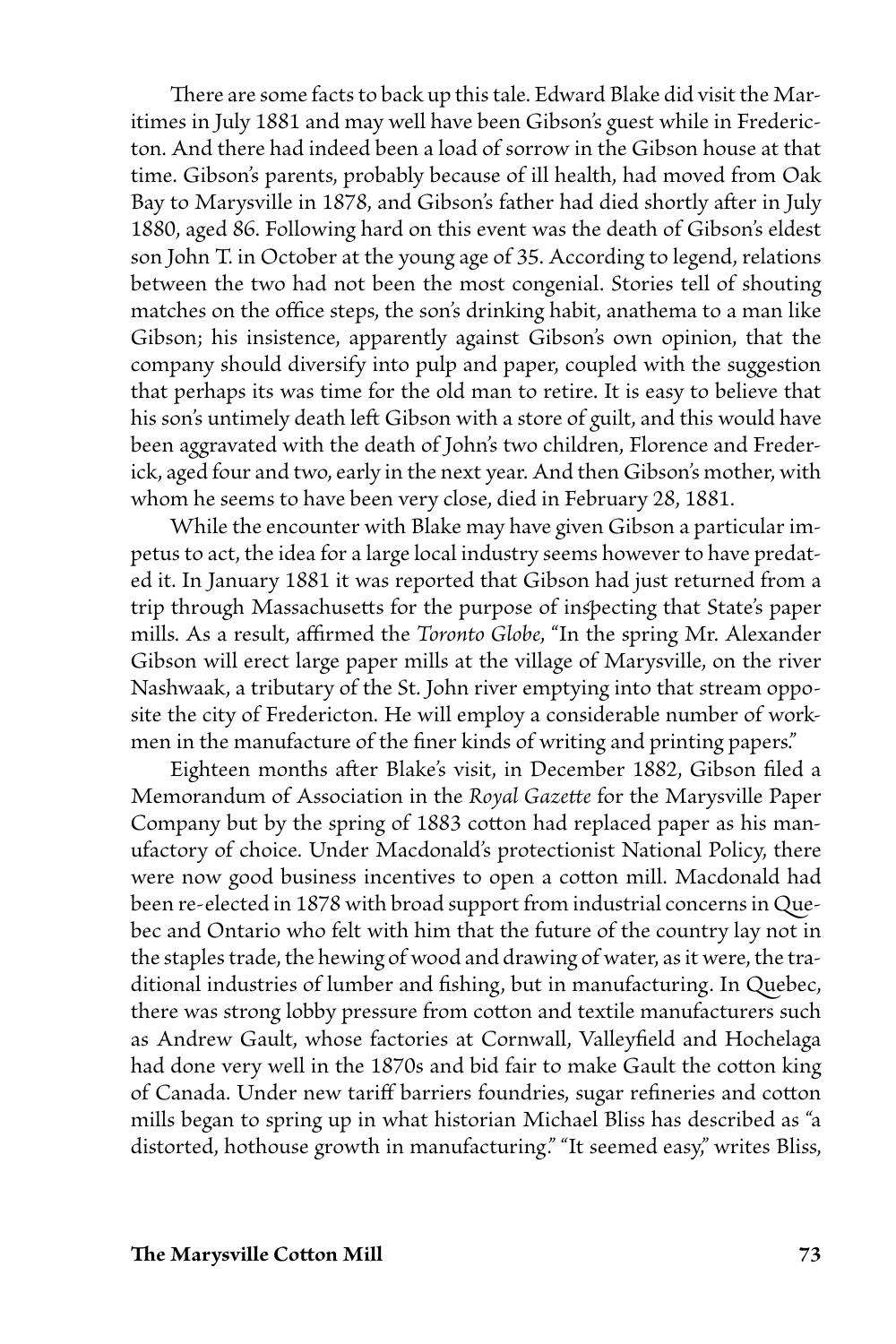"to get up a company, negotiate a deal for a municipal bonus, import machinery and managers from the United States, and start marking money."

Cotton manufacture was offered special protection under the National Policy. Cotton-related tariffs in 1879 rose to an average of 17.5 percent, and would reach 29.6 percent by 1890. There were selective tariffs as well: 35 percent on cotton clothing and 49.5 on cotton shirts.

 At the other end, raw cotton and most cotton yarns were admitted duty-free, while the tariff on machinery not manufactured in Canada was reduced. As a result, imports dropped as Canadian cotton mills sprang up to fill the void, and the woollen industry was displaced as the primary textile industry in the country.

Between 1878 and 1883 invested capital in the cotton sector increased from 2 to 8 million, and production from 38 million yards of cloth to 115 million. By 1885 seventeen cotton mills had gone up: five in Quebec, which with its already established mills gave it the lion's share of 45 percent; six in Ontario, four in New Brunswick and three in Nova Scotia. The cotton mill at Marysville was exactly contemporaneous with the building of three other New Brunswick mills. The St. Croix Mill at Milltown laid its cornerstone in June, 1881 and by the time Gibson began excavations had already opened for business. Gibson visited this mill in February, 1882, while it was still under construction, and reputedly turned down an offer to invest in the business - evidence, perhaps, that he had plans for a mill of his own. The Moncton Cotton Mill opened in 1882. In Saint John, businessman William Parks, who had built a cotton mill called the New Brunswick Mill as early as 1861 during the cotton crisis created by the Civil War, opened a second mill nearby, called the Saint John Mill, in 1883.

Just as Gibson would build no ordinary schoolhouse or church, so he would build no ordinary cotton mill. The dimensions of the main building would be 418 feet long by 100 feet wide. By no strange coincidence, this was exactly one foot longer and two feet wider than its St. Croix rival. At four stories in height and with a capacity for 60,000 spindles and 1,000 workers, it would also rival the size of the larger mills in Quebec and Ontario.

The architects were the Boston and New York firm of Lockwood and Green, a long-established and leading company in mill design who were also the architects of the St. Croix mill. The building would be of the most modern and approved design. That meant relatively thin brick walls with large banks of windows to let in the maximum amount of light, strengthened by brick piers let into the walls at regular intervals between windows. Spanning the building from side to side, and connecting pier to pier, were heavy transverse wooden beams. These beams supported the floor, and were themselves supported every 8 to 12 feet by tapering wooden pillars connected to each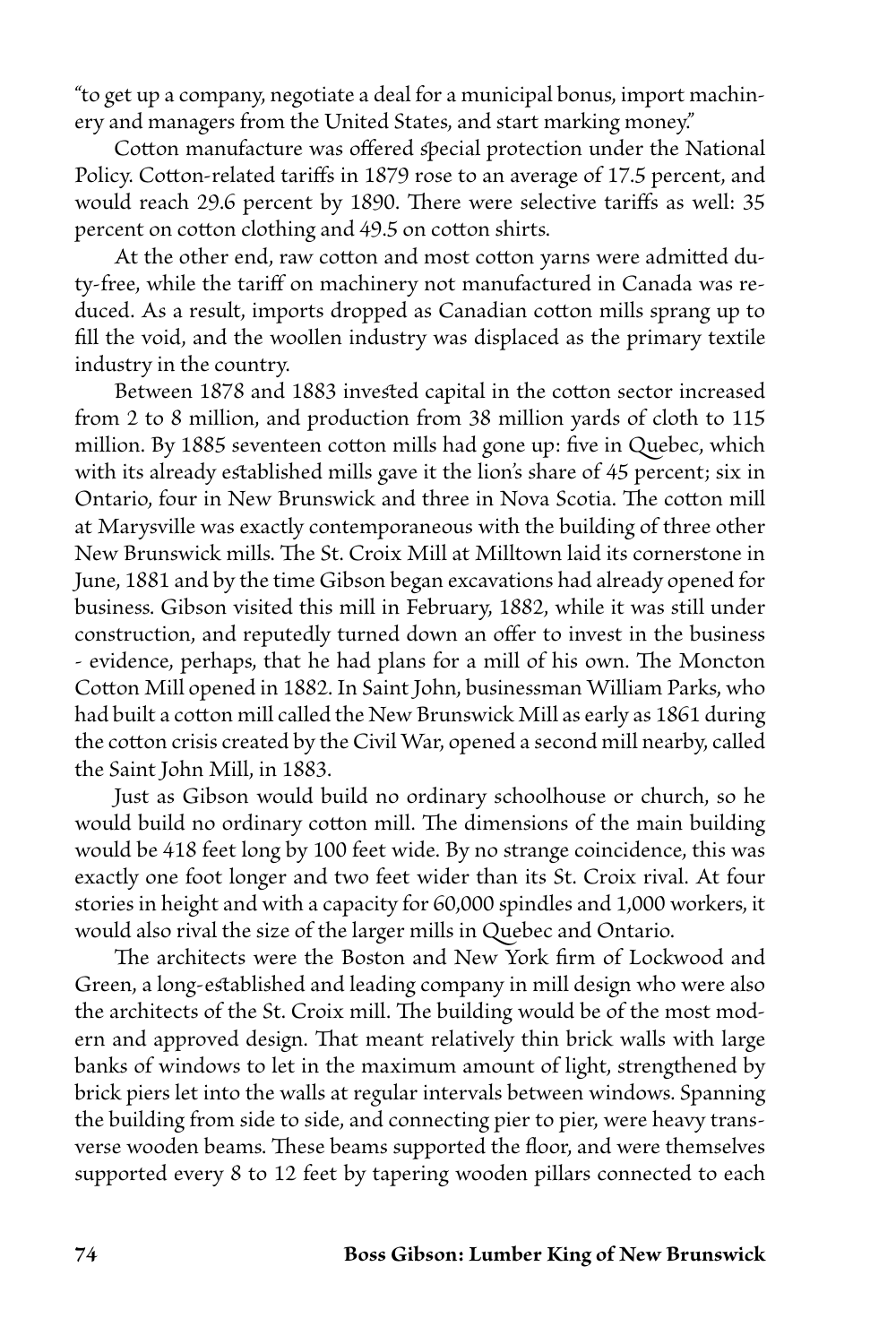other on the floors above and below by base plates and iron pintles. Beams were not bolted to piers but tapered and let into niches so that in the event of a floor buckling or collapsing they would not take down the walls with them. Both beams and pillars were of imported Southern Pine, known to be both strong, elastic and straight, and less liable to warp or curl than any other wood on the market. Wood was preferred to iron in this method of construction because, even if charred to the thickness of an inch, it would retain most of its strength, while iron beams and pillars were known to bend and melt even in low-grade fires.

The floors and the mill in general would be of the new "slow-burning" type of construction. Textile mills, whether woollen or cotton, were notoriously prone to fires. C. J. H. Woodbury, in his *The Fire Protection of Mills*  (1882) estimated that 37 percent of all mill fires were caused by friction and combustion of flammable oils, made the more deadly by the presence of large masses of textiles and floating lint. Designers such as Woodbury, and fire insurance companies in general, were moving towards construction which would lessen the likelihood of fires, and make it easier to extinguish them, by eliminating or reducing hollow spaces. In traditional, hollow-floor design, for example, 3 x 12 joists were run lengthwise to the building on 20 inch centers, nailed over with one-inch hardwood boards, and underneath with one-inch tongue and groove pine. The result was a hollow floor with numerous spaces in which fire could propagate but not be reached with water, and in which rats could build nests with flammable materials such as rags.

 In the slow-burning type of construction floor joists were eliminated altogether. The floor consisted of a layer of 3- to 4-inch thick spruce deals nailed over with a planks of 1 ¼ inch Southern Pine or some sort of hardwood, resulting in a solid floor approximately six inches thick. In the best construction a waterproof and oil-proof material such as mortar was sandwiched between these two layers, and the underside of the planks was grooved to accept hardwood splines, nailed on one side only, so that shrinkage would not reveal gaps in which fire could take hold. Aside from being more fire-resistant and impervious to rodents, solid floors were less prone to deflect under the weight of heavy machinery, more easily perforated for shafts and belt holes, and less subject to vibration caused by rapidly spinning machinery.

 Reduction of hollow spaces extended to roofs, which were flat or nearly flat. Gibson's mill would have an external, central tower, 22 feet square and 120 feet high, a typical feature of the modern textile mill, as it kept the stairwells (vertical flues were anathema in fire-resistant construction) out of the main building, while containing a large water tank (unable to be fitted under the small space of a flat roof) which fed the building's extensive sprinkler system - again, an insurance requirement.